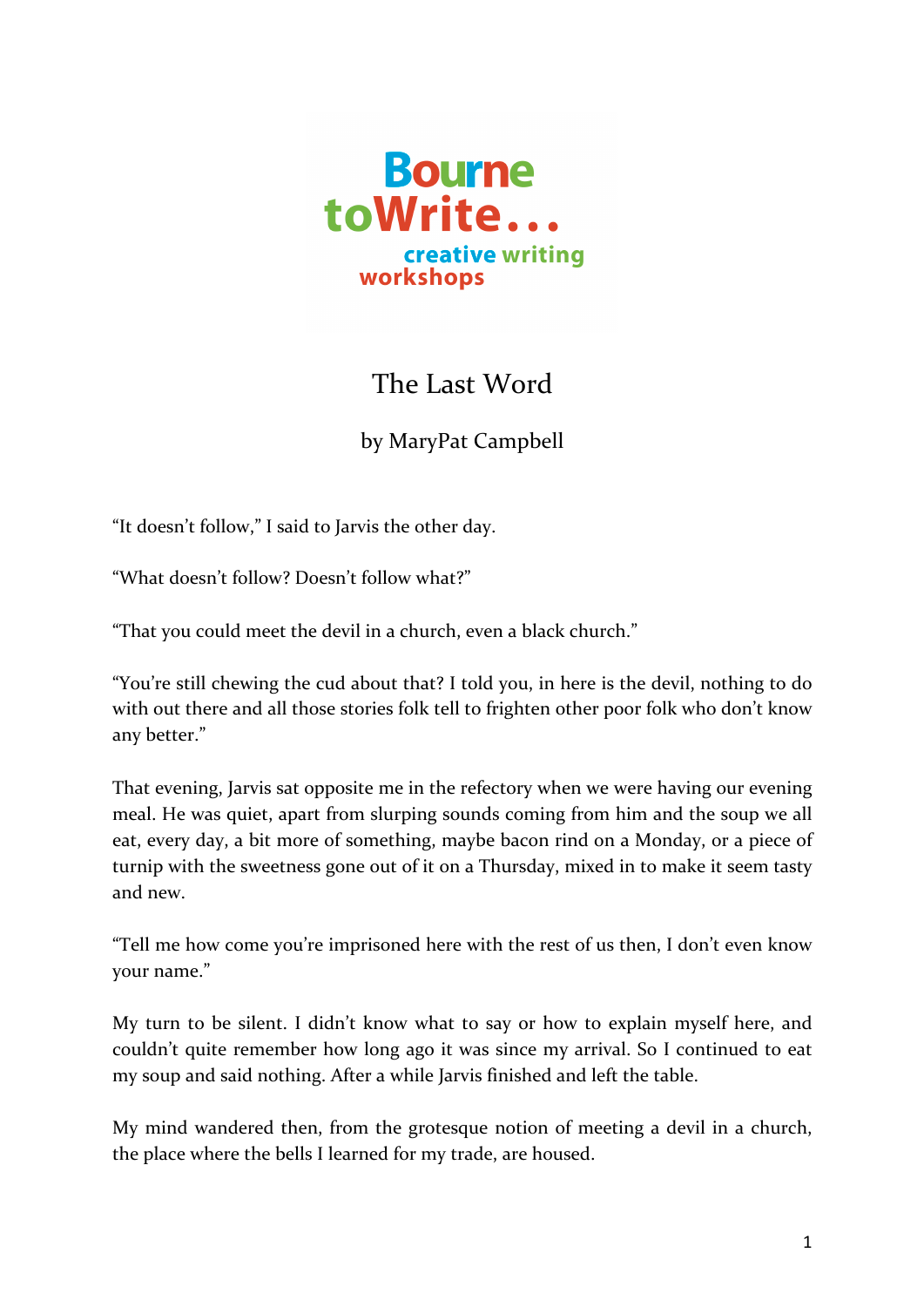How could such a holy sound mean there were devils there too? What if Jarvis was right, that the devil is in places like this.

I didn't know what to make of it, and forgot about the question Jarvis had asked me. The mind does that sometimes, wanders off into something distracting or even interesting, to get you away from awkward questions.

"So you're not going to answer me then?" Jarvis shouted in my good ear this morning as we queued up for the breakfast, two full days after we had spoken last.

For a moment, everyone was silent, his loud voice rent the stale air in the refectory. The man who dishes out the porridge paused his ladle in mid-air and I watched the sloppy grey stuff dribble back down into the pot on the stove. I could feel my face burn with shame and felt glad I had a long beard to cover it. I shuffled away, without my porridge, and could hear Jarvis behind me.

"This man doesn't have a name!" he yelled. "Or if he does, he won't tell us. He must be more ashamed of himself than the rest of us in here."

All day I rehearsed how I would answer him, or anyone. No one had asked my name in all these years since I first arrived here, must be some twenty years ago now. I would say, 

"My name is Pearson, James Pearson. Son of James the elder and Margaret, both of them skilled painters of glass, trained at Bristol with my father born in the city of Dublin<sup>"</sup>

It was a lie of course, but who in here in this devilish place would know any different. As well as learning my trade at the Bell Foundry, I had a talent for drawing and sketching out anything that took my eye. I thought in pictures, and had a facility for feeling the taste and contours of colours, especially colours emblazoned by light.

That time I accompanied my master from Whitechapel, when we went to St. Botolph's to mend the bells there, my eye was caught by the sunlight streaming through the magnificent east window. When I had a chance to slip away from my duties for a few minutes, I went and stood in front of this window, bathed myself in the warm sunlight that shone through the coloured pictures on glass, and read that the artist was someone named James Pearson. I later read that he and his wife Margaret worked alone and sometimes together on the design and making of such windows in London and abroad.